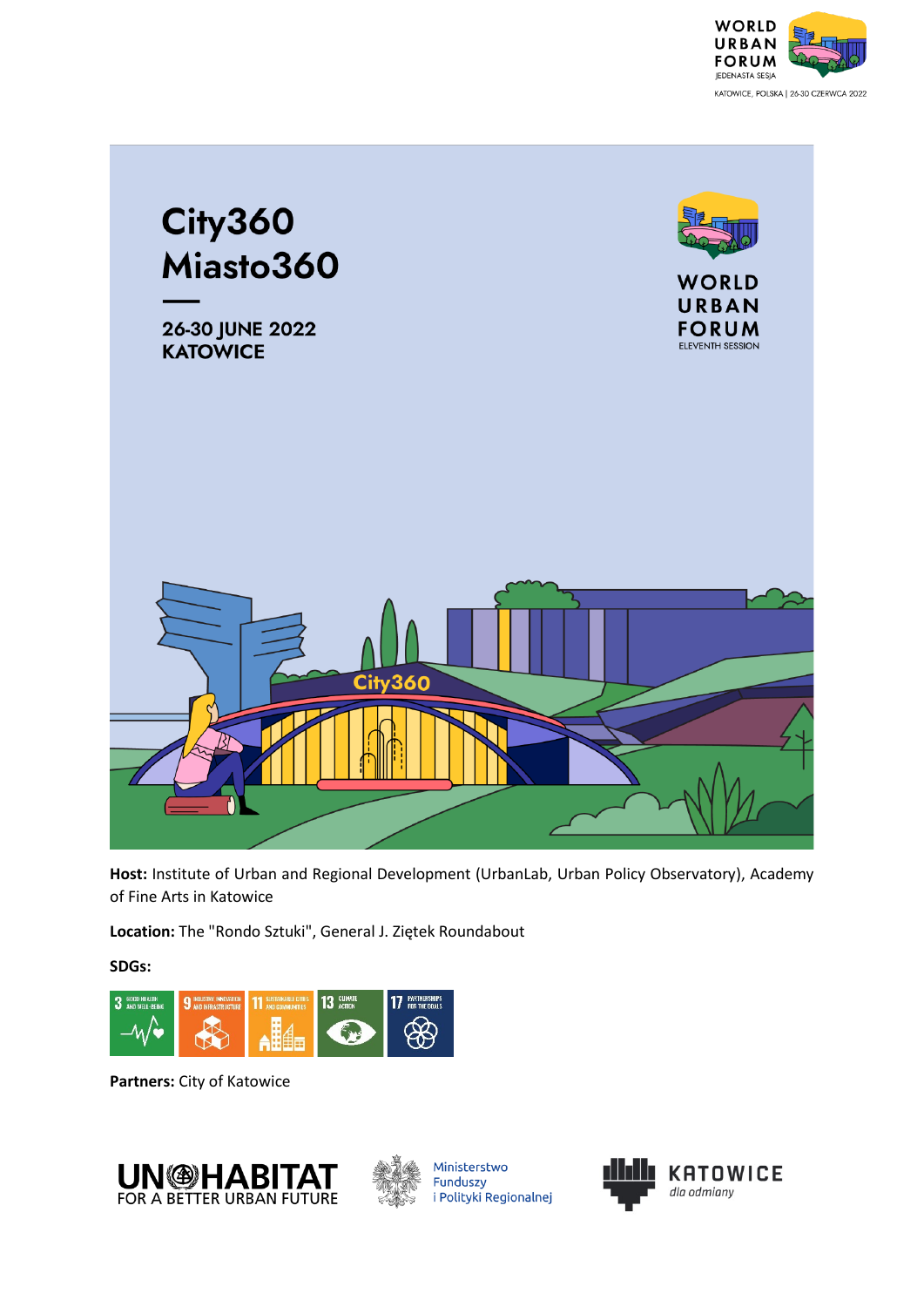

## **Monday (27 June):**

**4pm.–5pm.** – HUMAN SMART CITIES Project (Ministry of Development Funds and Regional Policy) – moderated discussion: Kielce, Sierpc, Pleszew, Zduńska Wola, host: Szymon Ciupa

**5pm.–7:15pm.** – URBAN LAB FORUM: Presentations by representatives of urban labs from Poland and abroad – debate after the presentations, moderation: Aleksandra Zemke

**7:30pm.–8:30pm.** – Online author meeting with Fredrik Kullberg (book "War on Beauty: the Uglification of Sweden"), host: Marcin Żebrowski

## **Tuesday (28 June):**

**2:30pm.–4pm.** – URBAN LAB FORUM - Promotion of the new publication of Institute of Urban and Regional Development "Makerspace - creative spaces in the city" + debate; moderation: Bartosz Piziak **Dianek** 

**4pm.–5pm.** – URBAN LAB FORUM - Workshop presentations: "How to make the Urban Lab?", guests: Joanna Krukowska (Urban Lab Gdynia), Małgorzata Michalska (Urban Lab Rzeszów) **5:15pm.–6:15pm.** – URBAN LAB FORUM - Debate on the MetroLab assumptions - similarities and differences between the implementation of the project in the city and in the metropolis  $\blacksquare$ 

**6:15pm.–7:15pm. -** Debate: "What innovations Polish cities need?"

## **Wednesday (29 June):**

**3pm.-4:45pm.** - OPM FORUM: integrated modular housing estates as an instrument of national urban and housing policy

Integrated modular housing as an instrument of housing and national urban policy The session will address the housing challenges faced by Poland in the wake of the refugee crisis and propose solutions in at least the medium term, in which modular housing may play an important role. The session will consist of two parts: presentation and discussion. The presentation block will discuss the OPM IRMiR report: The housing issue and the refugee crisis. Common challenges and solutions for balancing the housing sector in Poland. The concept of integrated modular settlements for refugees (ZOM) will also be presented. The Chief Architect of Lviv will also speak, sharing his thoughts on refugee housing from a Ukrainian perspective. This block will close with a discussion of the experiences of modular housing projects in Poland and around the world.

The speakers will be followed by a discussion moderated by Karol Janas, Head of the OPM IRMiR. Its main topic will be the assessment of the possibility of implementing the concept of integrated modular housing estates in Poland. This part will be held in a wide group of panelists with





Ministerstwo Funduszv i Polityki Regionalnej

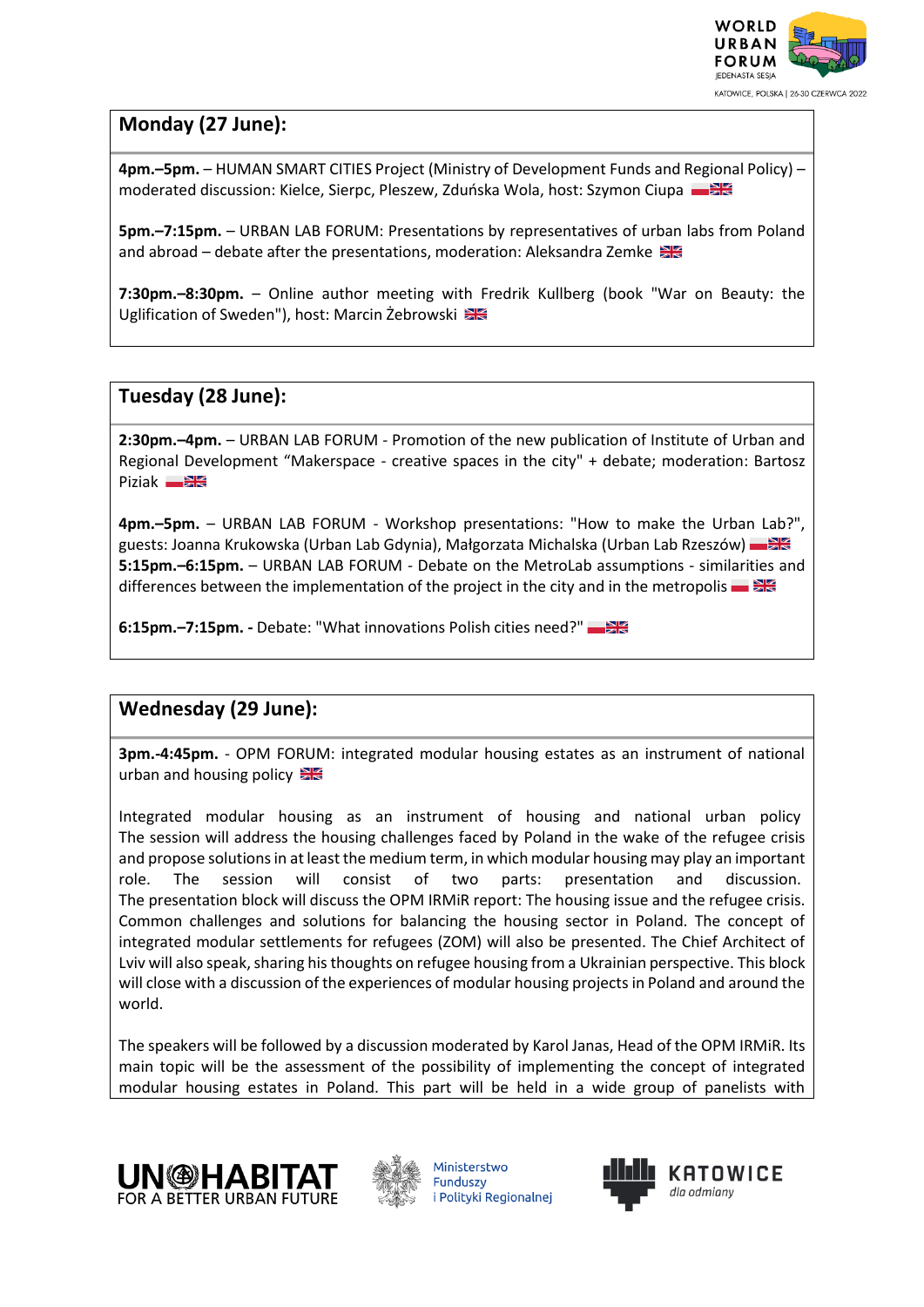

participation of representatives of academic, local government, governmental and nongovernmental organizations.

**5pm.-6:45pm.** - OPM FORUM: The role of Urban Policy Observatories in NUP monitoring and implementation

World Urban Forum will be attended by many experts representing urban observatories and other institutions gathering, processing and interpreting urban data. The goal of the event held in the City360 Zone (WUF in the City side events programme) is to bring them together to get to know each other, discuss common challenges and promote the UN-Habitat Global Urban Observatories Network as a platform for cooperation and exchange of expertise.

All interested organisations will have an opportunity to briefly present themselves and will be invited to join the discussion afterwards.

**In addition, we invite you to the City360 – WUF in the city Zone to see the exhibition entitled: "Utopias / Dystopias. Future of the City"**

**Opening hours: 1pm.-10pm.**

## **Exhibition description:**

According to the researchers' predictions, in 2050 the population in cities will increase to 68%. Urbanization processes will accelerate particularly in Asia and Africa, but European cities will also experience a certain destabilization, resulting from the need to be open to various types of migrations and previously unfulfilled social and cultural changes.

Although not all of the upcoming phenomena are currently visible enough to be described or controlled, some transformations are becoming evident today, forcing the construction of strategies to mitigate the negative effects of the expected changes. Symptoms announcing the redefinition of the city understood both as postpolis and postcivitas are present in numerous narratives formulated by contemporary artists and designers who use various media to communicate utopian or dystopian visions of the cities of the future.

The exhibition, entitled "Utopias / Dystopias. The Future of the City", aims to present this type of vision, created by - indicated by curators - PhD students of environmental studies, which for the last few years have been conducted at the Academy of Fine Arts in Katowice.

The intention of the exhibition organizers is to invite participants of the above-mentioned studies and artists working in art and design to perform works oscillating around six areas, outlined as semantic fields delineating the issues constituting the starting point for individual design and artistic activities:

1) living in the city (houses, public and semi-public spaces, recreation areas, entertainment quarters, city as urbs, city on the web, cyberspace, VR, AR);

2) man in the city (anthropophilia, anthropophobia, anthropocentrism, misanthropy, gender, transgender, transhumanism, visions of a "new man", cyborg, anthropohologram, humanoid, robot, bot, nanobot, AI, posthuman, human relic, etc);





Ministerstwo Funduszv i Polityki Regionalnej